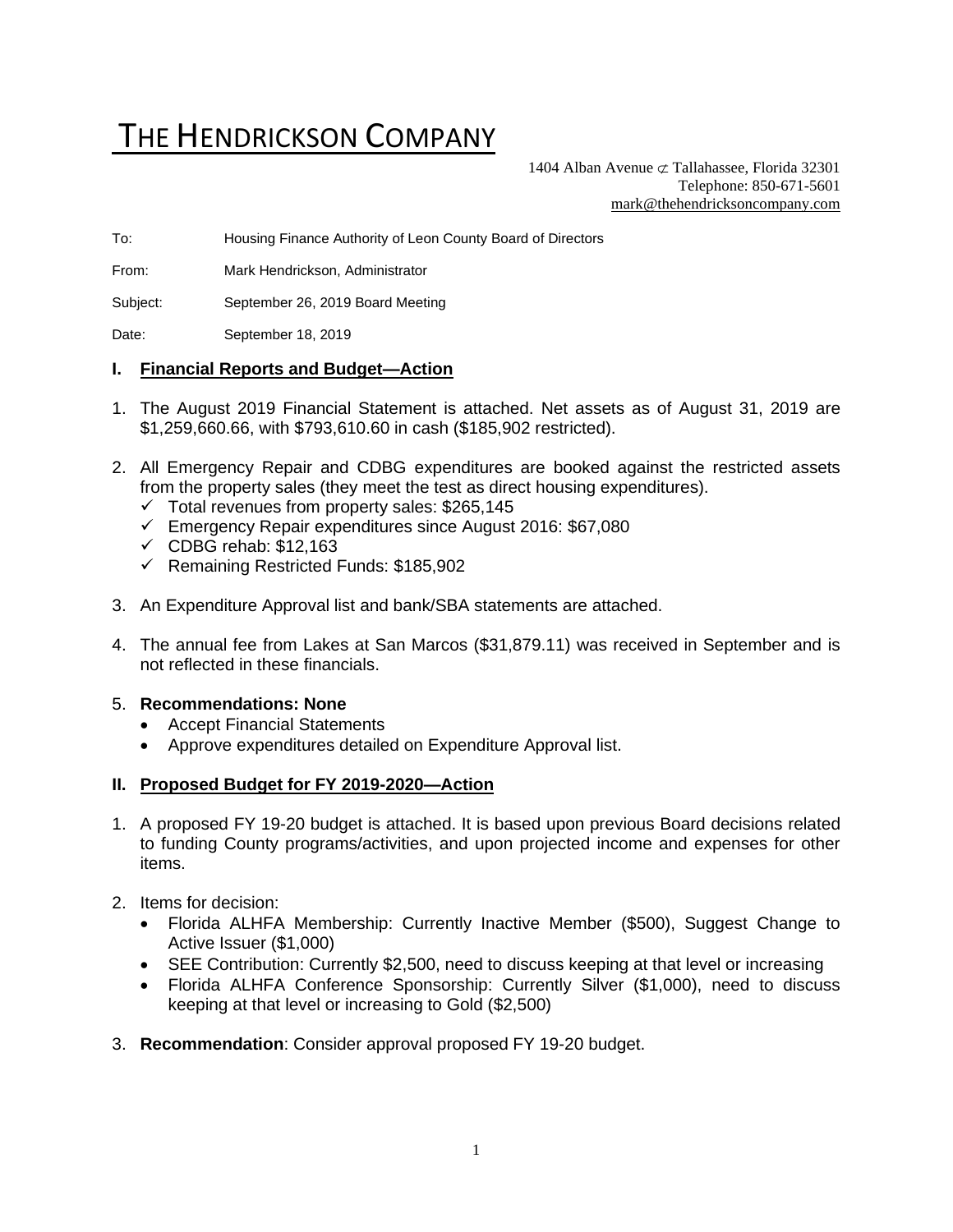# **III. Multi-Family Bond Application: Magnolia Terrace—Informational**

- 1. An application for bond financing for the acquisition and rehabilitation of Magnolia Terrace was received and approved to move through the HFA process. The development was induced and will proceed through credit underwriting. TEFRA approval was obtained on May 28, and the allocation has been received (\$13,000,000).
- 2. The tentative closing date is October, but that is not likely to hold.

#### 3. **Recommendation**: None.

| Name                              | <b>Magnolia Terrace</b>                                    |  |  |  |  |
|-----------------------------------|------------------------------------------------------------|--|--|--|--|
| Owner Entity*                     | LIH Magnolia Terrace, LP                                   |  |  |  |  |
| Developer/Location                | Levy Affiliated Holdings                                   |  |  |  |  |
|                                   | Santa Monica, CA 90401                                     |  |  |  |  |
| <b>Type</b>                       | Acquisition and Rehabilitation                             |  |  |  |  |
|                                   | Garden                                                     |  |  |  |  |
| <b>Street Address</b>             | 509 East Magnolia Dr,                                      |  |  |  |  |
|                                   | Tallahassee, FL 32301                                      |  |  |  |  |
| <b>County Commission District</b> | District 1, Bill Proctor                                   |  |  |  |  |
| Units                             | 108                                                        |  |  |  |  |
| Bedrooms                          | 232                                                        |  |  |  |  |
| # of Buildings                    | 17, 15 residential, 1 community room, and 1 office/laundry |  |  |  |  |
| # of Stories                      | $\mathfrak{p}$                                             |  |  |  |  |
| <b>Bond Request</b>               | \$13,000,000                                               |  |  |  |  |
|                                   | \$120,370/unit                                             |  |  |  |  |
| <b>TEFRA Approval</b>             | $5 - 28 - 19$                                              |  |  |  |  |
| <b>Total Cost</b>                 | \$20,178,702                                               |  |  |  |  |
| Cost Per Unit                     | \$186,840                                                  |  |  |  |  |
| <b>Land Cost</b>                  | \$720,000                                                  |  |  |  |  |
|                                   | \$6,666//unit                                              |  |  |  |  |
| Acquisition of Building Cost      | \$8,280,000                                                |  |  |  |  |
|                                   | \$76,667/unit                                              |  |  |  |  |
| <b>Hard Construction Cost</b>     | \$5,352,925                                                |  |  |  |  |
|                                   | \$49,564/unit                                              |  |  |  |  |
| <b>General Contractor</b>         | Wilshire Pacific Builders, LLC                             |  |  |  |  |
| <b>Credit Enhancement</b>         | TBD                                                        |  |  |  |  |
| Set-Aside Period                  | 30 years: HFA requires 50 years                            |  |  |  |  |
| Set-Aside Levels                  | 40% of the 108 units <60AMI—Tax Credits 100% <60% AMI      |  |  |  |  |

## **IV. Emergency Repair Program—Informational**

- 1. The HFA authorized an emergency repair program, for minor repairs that need immediate attention—and are not covered by the County's SHIP Program. A total of \$45,000 has been committed for FY 18-19. Individual repairs are limited to \$1,650 per home (\$7,500 for senior or persons with special needs that reside in mobile homes).
- 2. Of the FY 18-19 allocation, \$11,250 was funded in September and the remaining \$18,750 of the initial allocation in April. The additional \$15,000 was funded in July. As of September 1, all funds are committed.
- 3. **Recommendation**: None.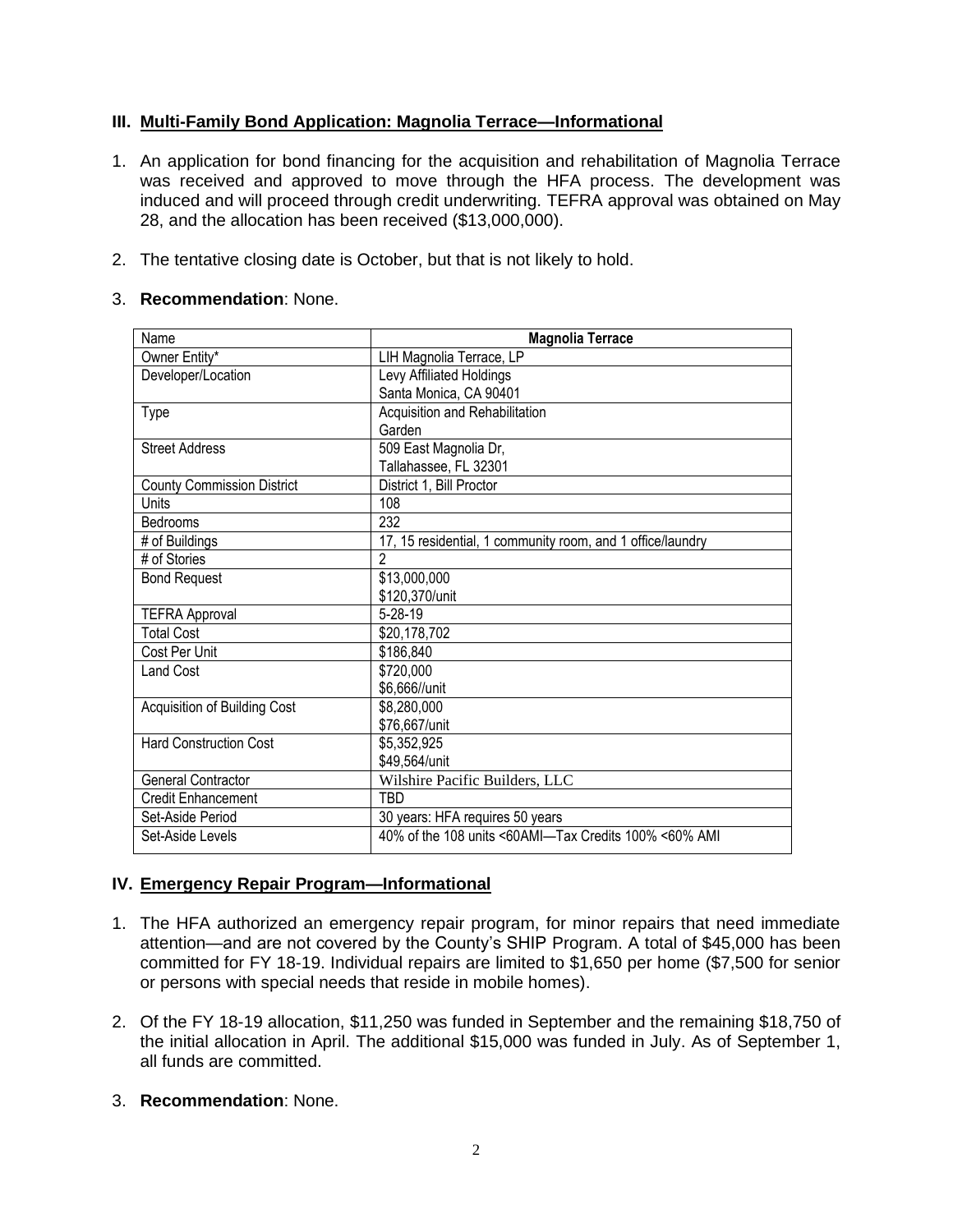## **V. Real Estate—Informational**

- 1. The Real Estate Division is responsible for selling surplus properties designated for affordable housing, with proceeds of the sale coming to the HFA.
- 2. Sales of seven properties by the Real Estate Division generated total revenues to the HFA of \$107,102. As of August 28, 2019, sales of 24 properties by Ketcham Realty have generated \$158,043 to the HFA. The new total is now \$265,145

| Property                 | <b>Sales Price</b> |         | <b>Ketcham Fee</b> | <b>HFA</b> |         | <b>Deposit</b> |
|--------------------------|--------------------|---------|--------------------|------------|---------|----------------|
| 1506 Crown Ridge Road    | \$                 | 8,100   | \$<br>1,500        | \$         | 6,600   | 5/10/2019      |
| 2997 Lilly Road          | \$                 | 8,100   | \$<br>1,500        | \$         | 6,600   | 5/10/2019      |
| 4060 Morgan Road         | \$                 | 7,000   | \$<br>1,500        | \$         | 5,500   | 5/10/2019      |
| 4037 Bishop Road         | \$                 | 8,000   | \$<br>1,500        | \$         | 6,500   | 5/10/2019      |
| 4033 Bishop Road         | \$                 | 8,000   | \$<br>1,500        | \$         | 6,500   | 5/10/2019      |
| 4043 Buster Road         | \$                 | 8,000   | \$<br>1,500        | \$         | 6,500   | 5/10/2019      |
| 2575 Tiny Leaf Road      | \$                 | 4,000   | \$<br>1,000        | \$         | 3,000   | 5/17/2019      |
| 1209 Southern Street     | \$                 | 3,000   | \$                 | \$         | 3,000   | 5/17/2019      |
| 4065 Morgan Road         | \$                 | 7,000   | \$<br>123          | \$         | 6,877   | 6/5/2019       |
| Monday Road              | \$                 | 15,000  | \$<br>179          | \$         | 14,821  | 6/5/2019       |
| 12513 Forest Acres Trail | \$                 | 9,500   | \$                 | \$         | 9,500   | 6/5/2019       |
| 2993 Lilly Road          | \$                 | 8,100   | \$<br>1,500        | \$         | 6,600   | 6/13/2019      |
| 714 Stafford Street      | \$                 | 15,000  | \$<br>55           | \$         | 14,945  | 6/28/2019      |
| 2123 Flipper Street      | \$                 | 4,000   | \$<br>1,500        | \$         | 2,500   | 7/26/2019      |
| <b>Lilly Road</b>        | \$                 | 7,000   | \$<br>123          | \$         | 6,877   | 7/26/2019      |
| <b>Craft Street</b>      | \$                 | 6,000   | \$<br>116          | \$         | 5,884   | 7/26/2019      |
| 3529 Sunburst Loop       | \$                 | 4,000   | \$<br>102          | \$         | 3,898   | 7/26/2019      |
| Moore Woods Rd           | \$                 | 7,000   | \$<br>122          | \$         | 6,878   | 7/26/2019      |
| 7322 Poplar Drive        | \$                 | 9,000   | \$<br>1,817        | \$         | 7,183   | 8/13/2019      |
| 1017 Dover Street        | \$                 | 6,750   | \$<br>905          | \$         | 5,845   | 8/28/2019      |
| Abraham Street           | \$                 | 6,750   | \$<br>905          | \$         | 5,845   | 8/28/2019      |
| 1118 Clay Street         | \$                 | 6,750   | \$<br>905          | \$         | 5,845   | 8/28/2019      |
| Calloway Street          | \$                 | 6,750   | \$<br>905          | \$         | 5,845   | 8/28/2019      |
| <b>Delaware Street</b>   | \$                 | 6,000   | \$<br>1,500        | \$         | 4,500   | 8/28/2019      |
| <b>TOTAL</b>             | \$                 | 145,800 | \$<br>15,637       | \$         | 158,043 |                |

## 3. **Recommendation**: None.

## **VI. Legal Update—Informational**

- 1. HFA Counsel will report on their activities.
- 2. **Recommendation**: None.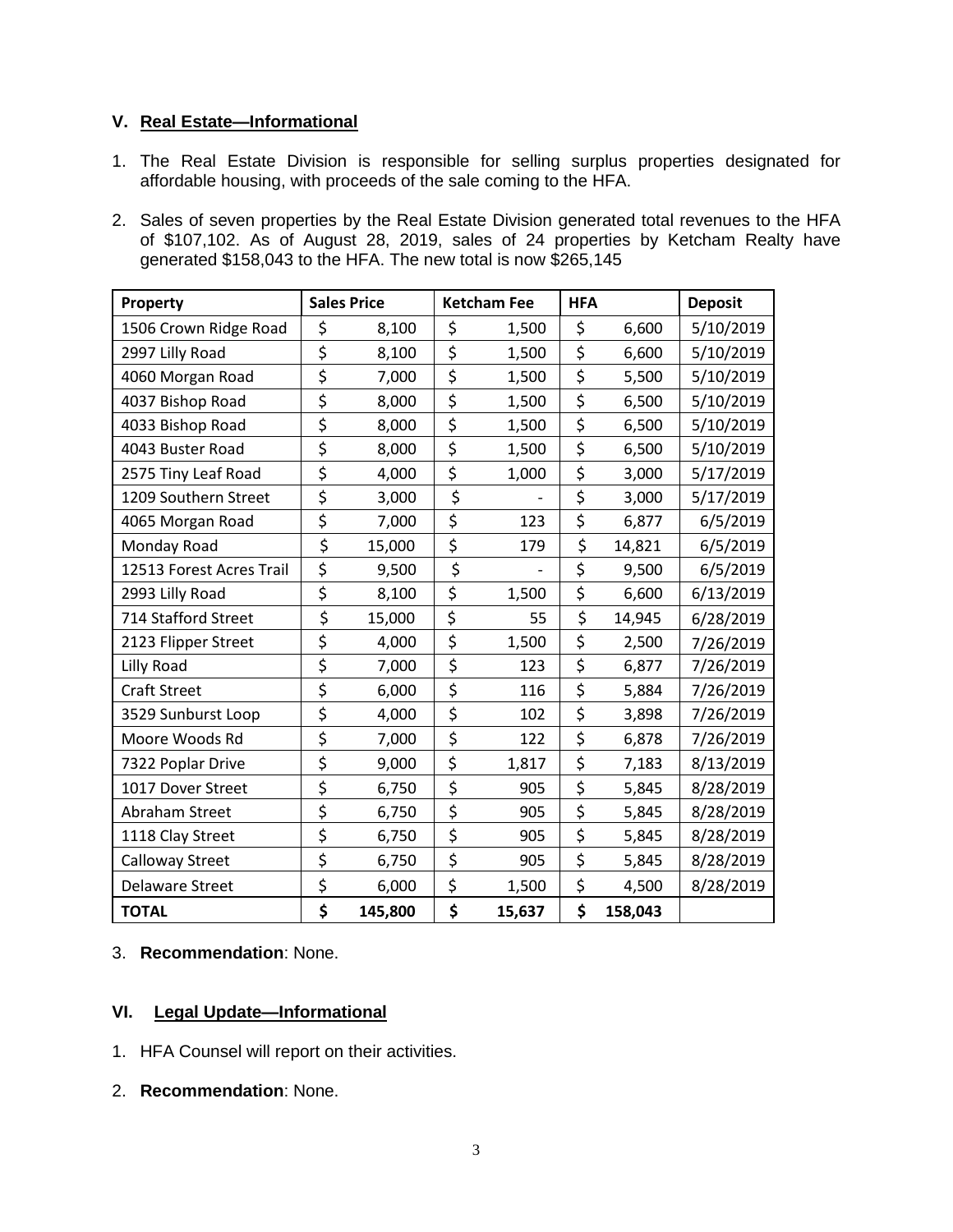#### **VII. Orange Avenue Redevelopment Project—Informational**

- 1. The Board directed the Administrator to invite a representative of the Orange Avenue Redevelopment Project to an HFA meeting to discuss financing opportunities.
- 2. Mr. Hendrickson met with Michael Parker (City of Tallahassee) to discuss the development and provided a pro forma of a bond deal for a similar public housing redevelopment. The City will be discussing the need for the utilization of bond financing with the developer.
- 3. Chairman Lewis and Mr. Hendrickson met with representatives of the Tallahassee Housing Authority on August 16, who indicated they would be submitting a Bond-SAIL application.
- 4. Subsequently, THA's consultant communicated that Columbia Residential and THA had decided not to pursue an application this year.
- 5. **Recommendation**: None.

## **VIII. To-Do List—Informational**

| <b>To-Do Item</b>                                                                                                                                                                                                                        | <b>HFA</b> | <b>Admin</b> | <b>CAO</b> | <b>SL</b> | <b>NBN</b> | <b>Status</b>                                                                        | <b>Completed</b> |
|------------------------------------------------------------------------------------------------------------------------------------------------------------------------------------------------------------------------------------------|------------|--------------|------------|-----------|------------|--------------------------------------------------------------------------------------|------------------|
| <b>May 2019</b>                                                                                                                                                                                                                          |            |              |            |           |            |                                                                                      |                  |
| The Board directed the Administrator to<br>identify existing 9% Housing Credit deals<br>that might be ready to recapitalize, and to<br>let the owners know that the HFA is<br>available for bond financing.                              |            | X            |            |           |            | <b>Developments</b><br>identified;<br>finding contact<br>information for<br>outreach | In Process       |
| <b>June 2019</b>                                                                                                                                                                                                                         |            |              |            |           |            |                                                                                      |                  |
| The Board asked staff to determine why<br>the Ketcham fee was lower on seven of the<br>properties where payment had been<br>received in June                                                                                             |            | X            |            |           |            | Not completed                                                                        |                  |
| August 2018                                                                                                                                                                                                                              |            |              |            |           |            |                                                                                      |                  |
| The Board directed the Administrator to (1)<br>obtain a status report on the property<br>donated to Habitat to Humanity, and (2)<br>obtain list of any units donated or being<br>considered for donation to the Community<br>Land Trust. |            | X            |            |           |            | Not completed                                                                        |                  |
| The Board directed the Administrator to<br>research who is buying the properties that<br>have been sold.                                                                                                                                 |            | X            |            |           |            | Not completed                                                                        |                  |